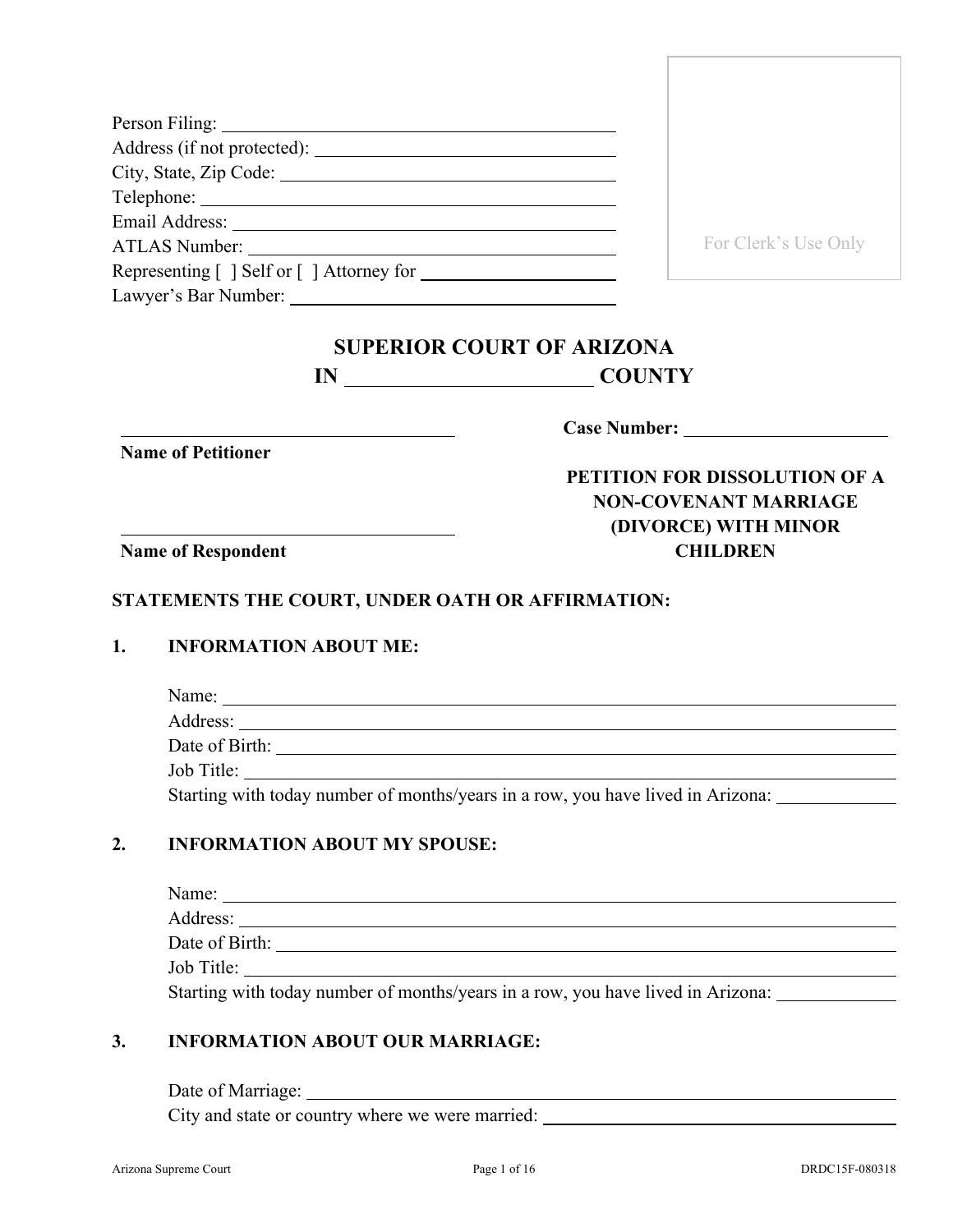# **The following statements MUST BE TRUE for you to use this document and to qualify for divorce in Arizona AND you must check the boxes to indicate that the statements are true, or your case may not proceed.**

- [ ] We do not have a covenant marriage.
- [ ] Our marriage is broken beyond repair ("irretrievably broken") and there is no hope of reconciliation.
- [ ] We have tried to resolve our problems through Conciliation Services or going to Conciliation Services would not work.
- [ ] This court has jurisdiction to determine legal decision-making (custody) concerning the minor child(ren) common to the parties under Arizona law because the minor child(ren) have lived with Petitioner or Respondent in Arizona for *at least* the 6 months prior to the Petition being filed.

## **4. 90-DAY RESIDENCY REQUIREMENT: (This statement MUST be true before you can file for divorce in Arizona.)**

[ ] **I have** OR [ ] **my spouse has lived** in Arizona or have been stationed in Arizona while a member of the Armed Forces, for at least 90 days before I filed this action.

### **5. CHILDREN OF THE PARTIES WHO ARE LESS THAN 18 YEARS OLD:**

[] There are no children common to the parties, under the age of 18, either born to or adopted by, the parties. **NOTE:** If you checked this box, stop. You should be using the petition packet to get a divorce without children.

Listed below are children still under the age of 18 born to or adopted by Petitioner and Respondent, and where marked, born before the marriage. (Attach extra pages if necessary).

| [ ] Born before the marriage |  |
|------------------------------|--|
|                              |  |
|                              |  |
|                              |  |
|                              |  |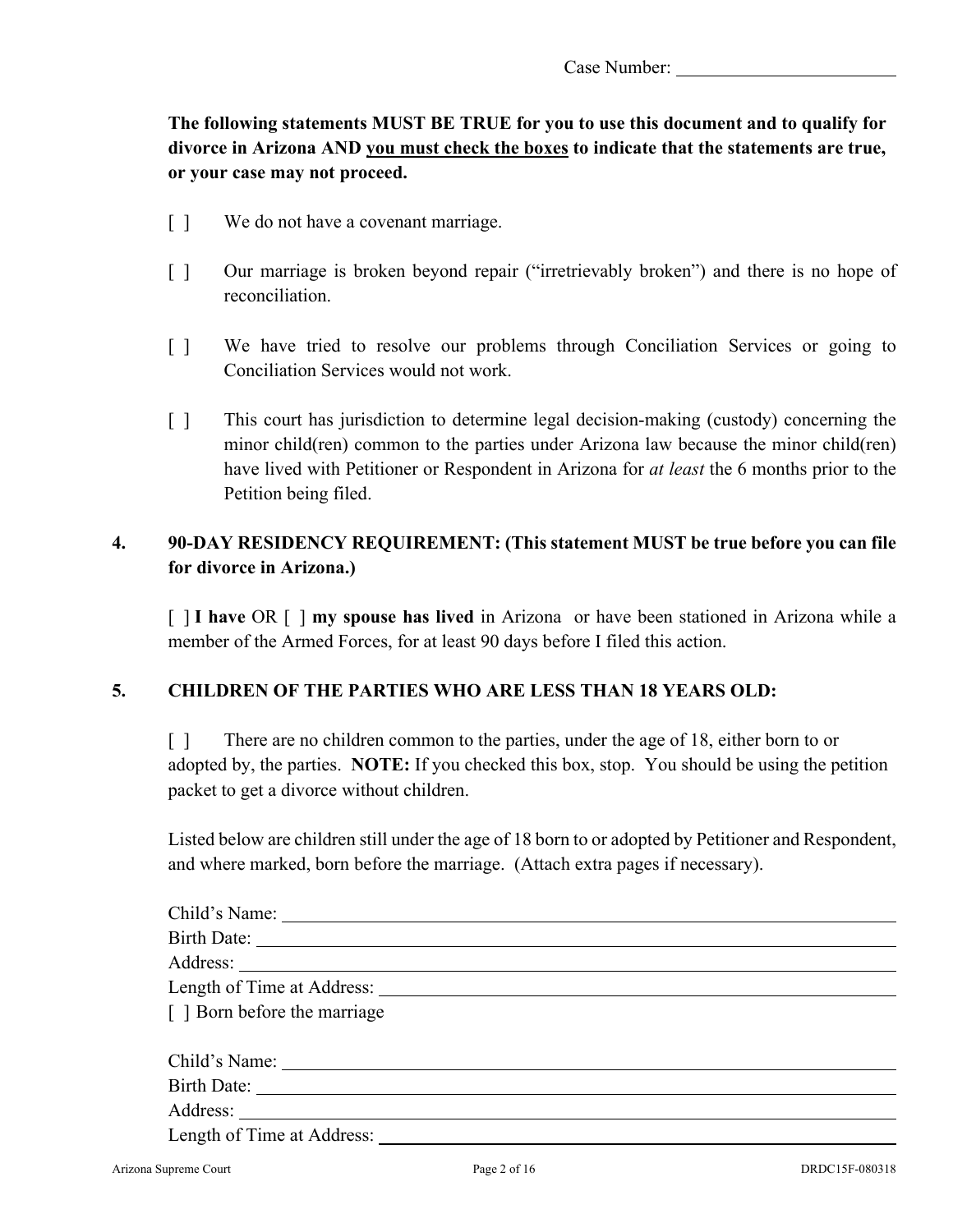[ ] Born before the marriage

| [ ] Born before the marriage |  |
|------------------------------|--|
|                              |  |
|                              |  |
|                              |  |
| Length of Time at Address:   |  |

[ ] Born before the marriage

[] Information for additional children is listed on attached page(s), made part of this document*.*

**6. PREGNANCY:** (Check box to indicate whether either party is currently pregnant, etc.)

[ ] **Petitioner** [ ] **is** OR [ ] **is not** pregnant. OR [ ] **Respondent** [ ] **is** OR [ ] **is not** pregnant.

If either party is pregnant, the **baby is due on** (date), (and, check one box below):

- [ ] Petitioner and Respondent **are the parents** of the child,
- OR
- [ ] [ ] **Petitioner** or [ ] **Respondent is not a parent** of the child.

### **7. INFORMATION ABOUT PROPERTY and DEBTS:**

**WARNING: You must be specific. You must describe the property that should go to you, and then check the box, and describe the property that should go to your spouse and check the box. For example, under household furnishings you could say, blue and white living room sofa, and then check the box to say whether it should go to you (Respondent), or to your spouse (Petitioner). Never list an item and then check both Petitioner and Respondent boxes.**

**7.a. COMMUNITY PROPERTY.** (Property acquired during the marriage) (Check one box.)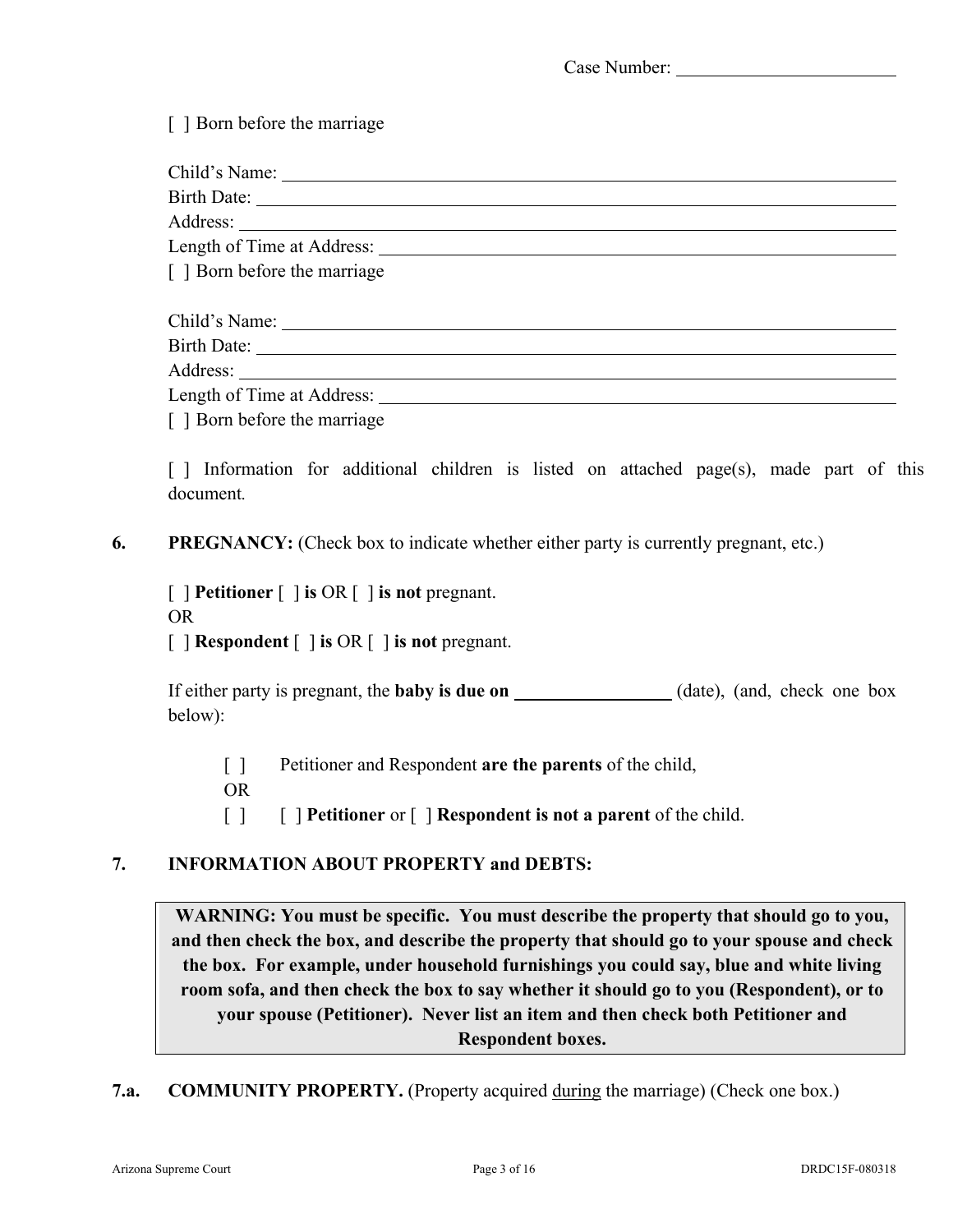- [ ] Petitioner and Respondent **did not acquire** any community property during the marriage,
- OR
- [ ] Petitioner and Respondent **did acquire** community property during our marriage, and we should divide it as follows: (List the property and the value of the property and check the box to tell the Court who should get the property.)

|                   |                                     | Petitioner | Respondent                        | <b>Sell/Divide</b>                            | Value       |
|-------------------|-------------------------------------|------------|-----------------------------------|-----------------------------------------------|-------------|
| $\lceil$ $\rceil$ | Real estate located at:             | $[ \ ]$    | $[ \ ]$                           | $[ \ ]$                                       | $\mathbb S$ |
|                   | <b>Legal Description:</b>           |            |                                   |                                               |             |
|                   |                                     | Petitioner | Respondent                        | <b>Sell/Divide</b>                            | Value       |
| $\lceil$ $\rceil$ | Real estate located at:             | $[\ ]$     | $[ \ ]$                           | $[ \ ]$                                       | $\mathbb S$ |
|                   | <b>Legal Description:</b>           |            |                                   |                                               |             |
|                   |                                     |            |                                   |                                               |             |
|                   |                                     |            |                                   |                                               |             |
|                   |                                     |            | Petitioner                        | Respondent                                    | Value       |
|                   | Household furniture and appliances: |            |                                   |                                               |             |
|                   |                                     |            | $\begin{bmatrix} 1 \end{bmatrix}$ | $\begin{bmatrix} 1 \end{bmatrix}$             | \$          |
|                   |                                     |            | $\lceil$ 1                        | $\left[ \begin{array}{c} \end{array} \right]$ | \$          |
|                   |                                     |            | [ ]                               | $[ \ \ ]$                                     | $\triangle$ |
|                   |                                     |            | $[\ ]$                            | $[ \ \ ]$                                     | $\$$        |
|                   |                                     |            | $[ \ ]$                           | $[ \ ]$                                       | $\$$        |
|                   | <b>Household furnishings:</b>       |            |                                   |                                               |             |
|                   |                                     |            | $[\ ]$                            | $[ \ ]$                                       | \$          |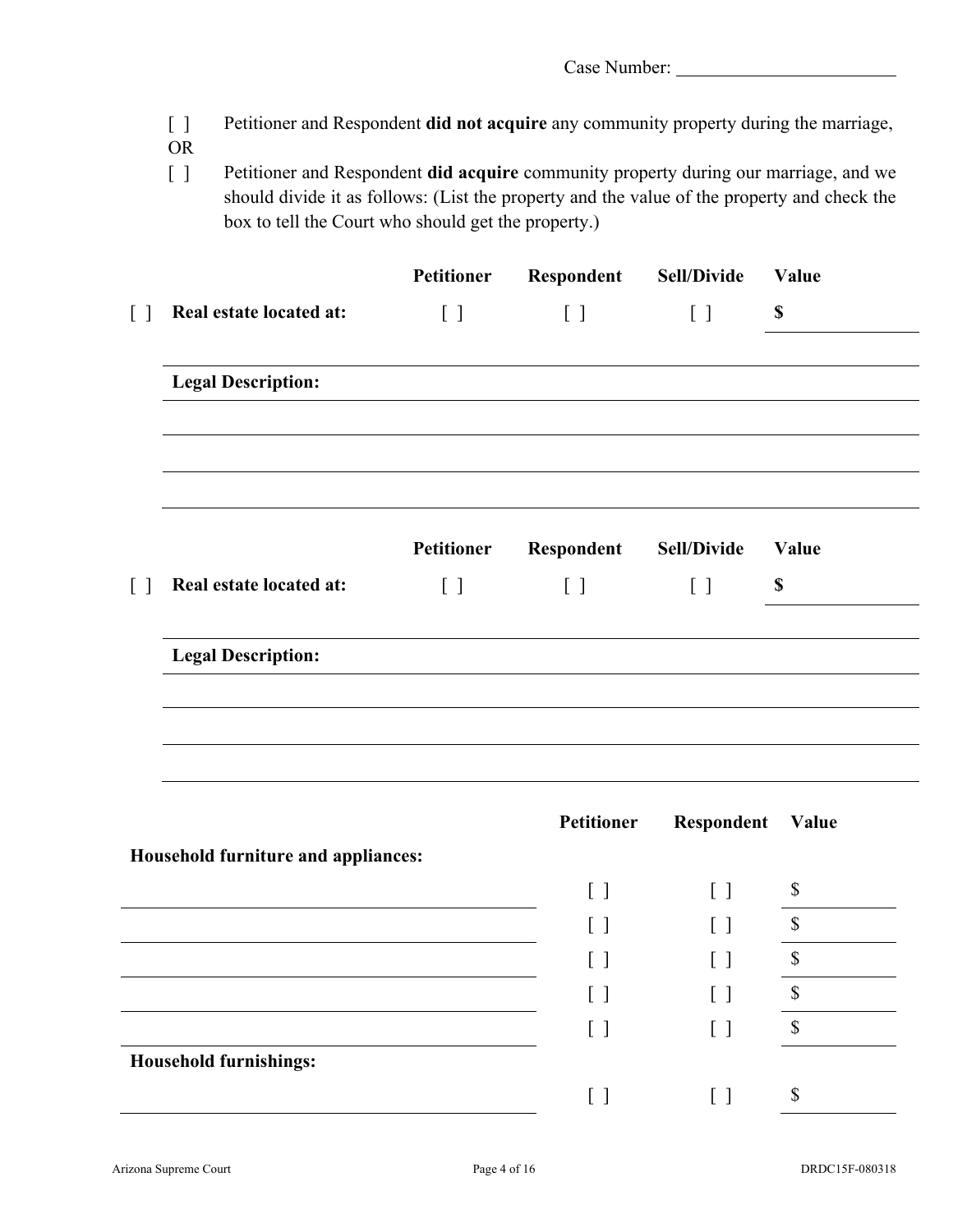|                                                         | Petitioner                                  | Respondent                                     | Value                     |
|---------------------------------------------------------|---------------------------------------------|------------------------------------------------|---------------------------|
|                                                         | $[\ ]$                                      | $\begin{bmatrix} \end{bmatrix}$                | $\mathbb S$               |
|                                                         | $[\ ]$                                      | $\left[ \begin{array}{c} \end{array} \right]$  | $\mathbb{S}$              |
|                                                         | $[\ ]$                                      | $[\ ]$                                         | $\mathbb{S}$              |
|                                                         | $[\ ]$                                      | $[\ ]$                                         |                           |
|                                                         | $[ \ ]$                                     | $[\phantom{-}]$                                | $\mathbb S$               |
| Other items:                                            |                                             |                                                |                           |
|                                                         | $[\ ]$                                      | $[\ ]$                                         | \$                        |
|                                                         | $[\ ]$                                      | $\begin{bmatrix} 1 \end{bmatrix}$              | $\boldsymbol{\mathsf{S}}$ |
|                                                         | $\begin{bmatrix} 1 \end{bmatrix}$           | $\begin{bmatrix} 1 \end{bmatrix}$              | $\boldsymbol{\mathsf{S}}$ |
|                                                         | $[\ ]$                                      | [ ]                                            |                           |
|                                                         | $[ \ ]$                                     | $[ \ ]$                                        | $\mathbb S$               |
|                                                         | $[\ ]$                                      | $[ \ ]$                                        | $\mathbb S$               |
| Pension/retirement fund/profit sharing/stock plan/401K: |                                             |                                                |                           |
|                                                         | $[ \ ]$                                     | $[ \ ]$                                        | $\boldsymbol{\mathsf{S}}$ |
|                                                         | $[\ ]$                                      | $\begin{bmatrix} 1 \end{bmatrix}$              | $\mathbb S$               |
|                                                         | $[\ ]$                                      | $[\ ]$                                         | $\mathbb S$               |
|                                                         | $[ \ ]$                                     | $[ \ ]$                                        | $\mathcal{S}$             |
|                                                         |                                             |                                                |                           |
| <b>Motor vehicles:</b>                                  |                                             |                                                |                           |
| <b>Make</b>                                             | $\left[\begin{array}{c} \end{array}\right]$ | $\begin{bmatrix} 1 & 1 \\ 1 & 1 \end{bmatrix}$ | $\mathbb S$               |
|                                                         |                                             |                                                |                           |
| <b>Model</b>                                            |                                             |                                                |                           |
| <b>VIN</b>                                              |                                             |                                                |                           |
| <b>Lien Holder</b>                                      |                                             |                                                |                           |
| <b>Make</b>                                             | $[\quad]$                                   | $[ \ \ ]$                                      | $\boldsymbol{\$}$         |
| <b>Model</b>                                            |                                             |                                                |                           |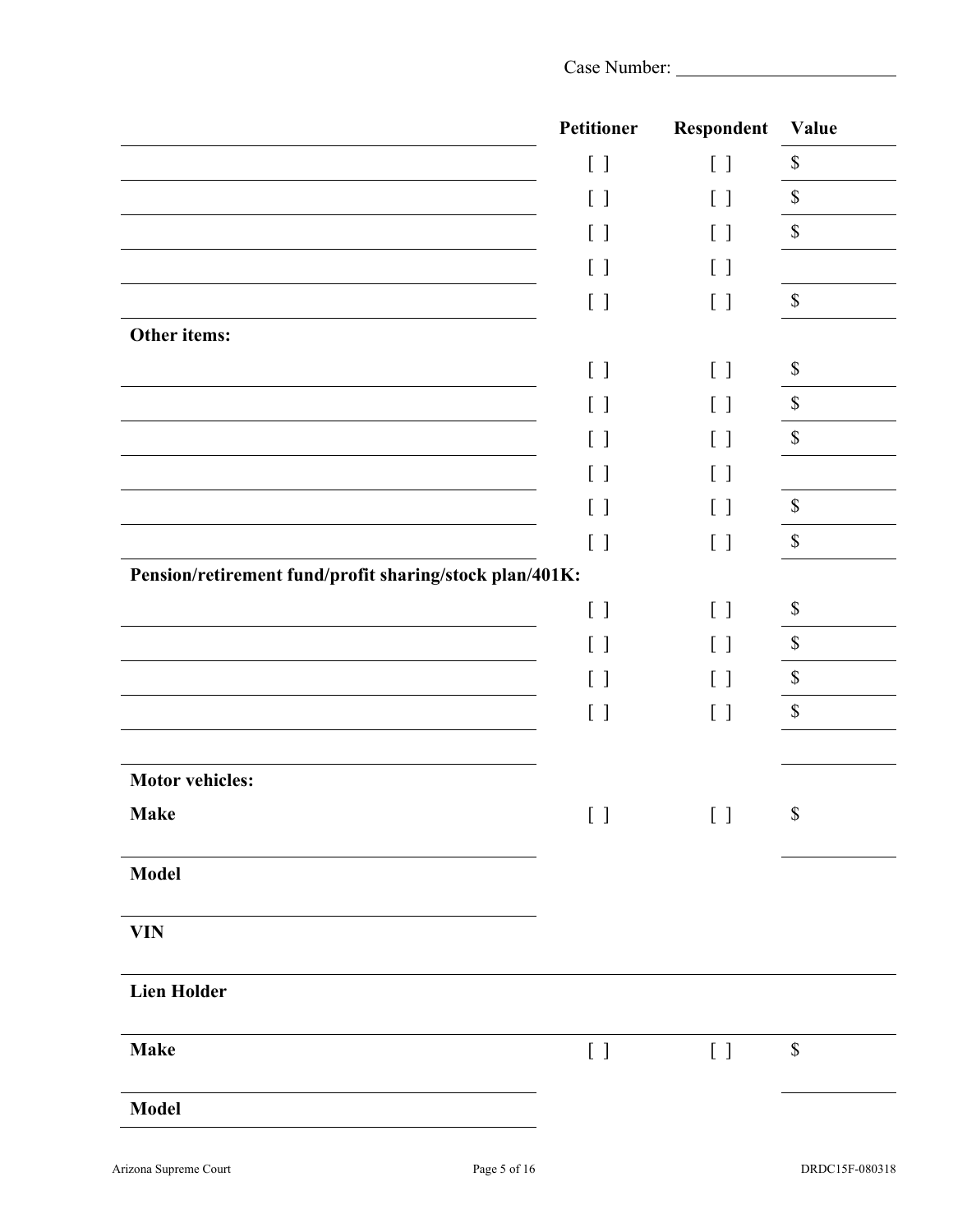|                    | Case Number: New York Case Number: |                         |  |
|--------------------|------------------------------------|-------------------------|--|
|                    | Petitioner                         | <b>Respondent Value</b> |  |
| <b>VIN</b>         |                                    |                         |  |
| <b>Lien Holder</b> |                                    |                         |  |

## **7.b. SEPARATE PROPERTY.** (Check all boxes that apply.)

- [ ] **Petitioner does not have** any separate property.
- OR
- [ ] **Petitioner has** separate property that was brought into this marriage. Award this property to Petitioner as described below.
- [ ] **Respondent does not have** any separate property.
- OR
- [ ] **Respondent has** separate property that was brought into this marriage. Award this property to Respondent as described below.

Separate Property: (List the property and the value of the property and check the box to tell the Court who should get the property.)

|                                          | Petitioner | Respondent   | Value |
|------------------------------------------|------------|--------------|-------|
| <b>Description of Separate Property:</b> |            |              |       |
|                                          | $\Box$     | $\mathbf{I}$ | Φ     |
|                                          | $\perp$    |              |       |
|                                          |            |              |       |
|                                          |            |              |       |
|                                          |            |              |       |
|                                          |            |              |       |

### **7.c. COMMUNITY DEBTS** (Debt that was incurred during the marriage): (Check one box.)

- [ ] Petitioner and Respondent **did not incur** any community debts during the marriage,
- OR
- [ ] Petitioner and Respondent **should divide** the responsibility for the debts incurred during the marriage as follows: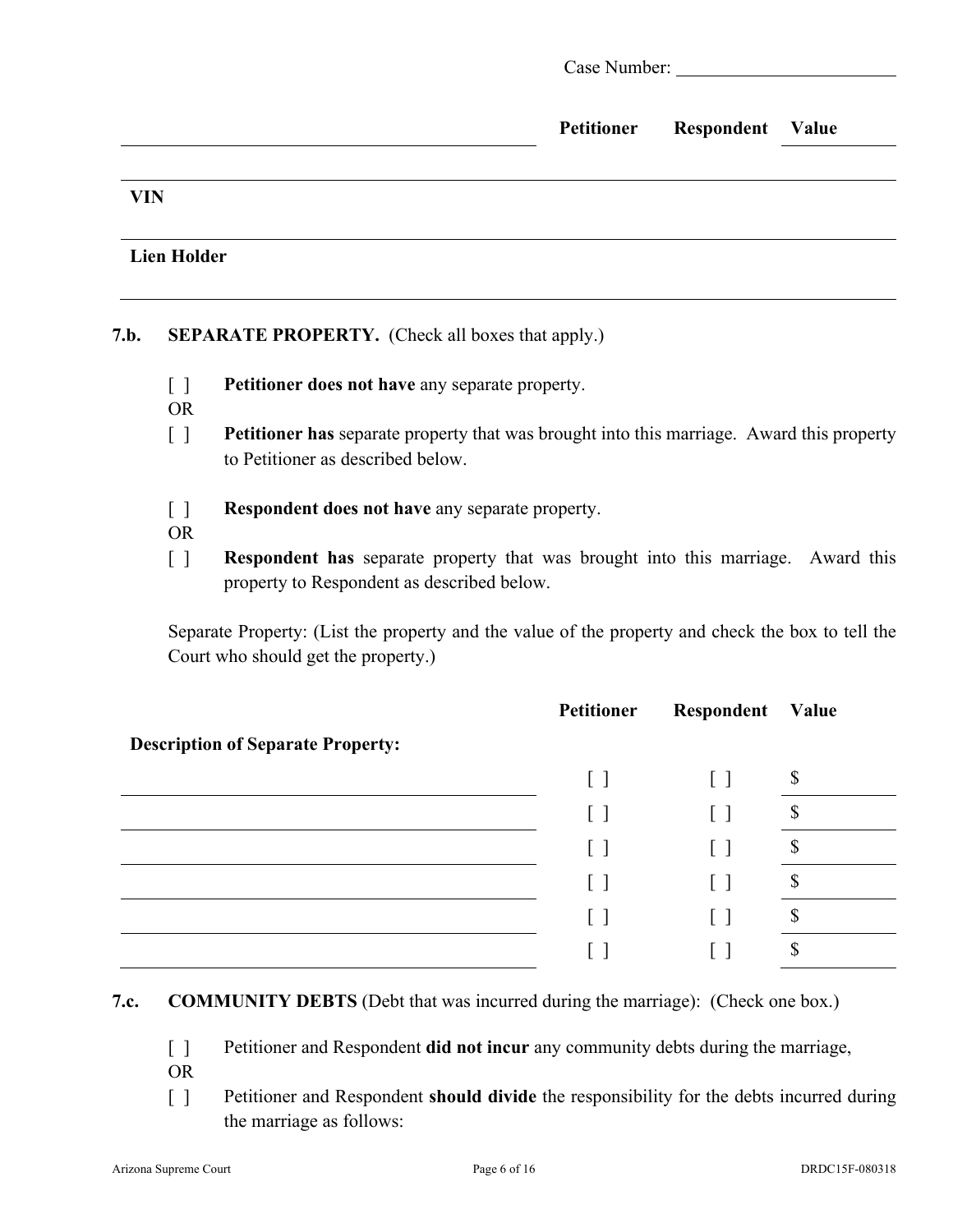|                                       | Petitioner   |              | <b>Respondent</b> Amount Owed |
|---------------------------------------|--------------|--------------|-------------------------------|
| <b>Description of Community Debt:</b> |              |              |                               |
|                                       | $\mathsf{L}$ | $\mathbf{I}$ | D                             |
|                                       |              |              | ╓                             |
|                                       |              |              | \$                            |
|                                       |              |              | S                             |
|                                       |              |              | ¢<br>D                        |
|                                       |              |              | ۰D                            |

#### **7.d. SEPARATE DEBTS.** (Check all boxes that apply.)

- [ ] Petitioner and Respondent **do not have** any debts that were incurred prior to the marriage or separate debt,
- OR
- [ ] **Petitioner has** separate debt or debt was incurred prior to the marriage which should be paid by Petitioner as described below.
- [ ] **Respondent has** separate debt or debt that was incurred prior to the marriage that should be paid by Respondent as described below.

|                                      | <b>Petitioner</b> |         | <b>Respondent</b> Amount Owed |
|--------------------------------------|-------------------|---------|-------------------------------|
| <b>Description of Separate Debt:</b> |                   |         |                               |
|                                      | $\Box$            | $\perp$ | \$                            |
|                                      | $\mathbf{1}$      |         | Φ                             |
|                                      | $\lceil \rceil$   |         | Φ                             |
|                                      |                   |         | Φ                             |

### **8. TAX RETURNS**: (Check this box if this is what you want.)

[ ] After the Judge or Commissioner signs the Decree of Dissolution of Marriage (Divorce), we will, subject to IRS Rules and Regulations, pay federal and state taxes as follows: For the calendar year (the year that the Decree is signed) and all future calendar years, each party will, subject to IRS Rules and Regulations, **file separate federal and state income tax returns**. Each party will give the other party all necessary documentation to do so.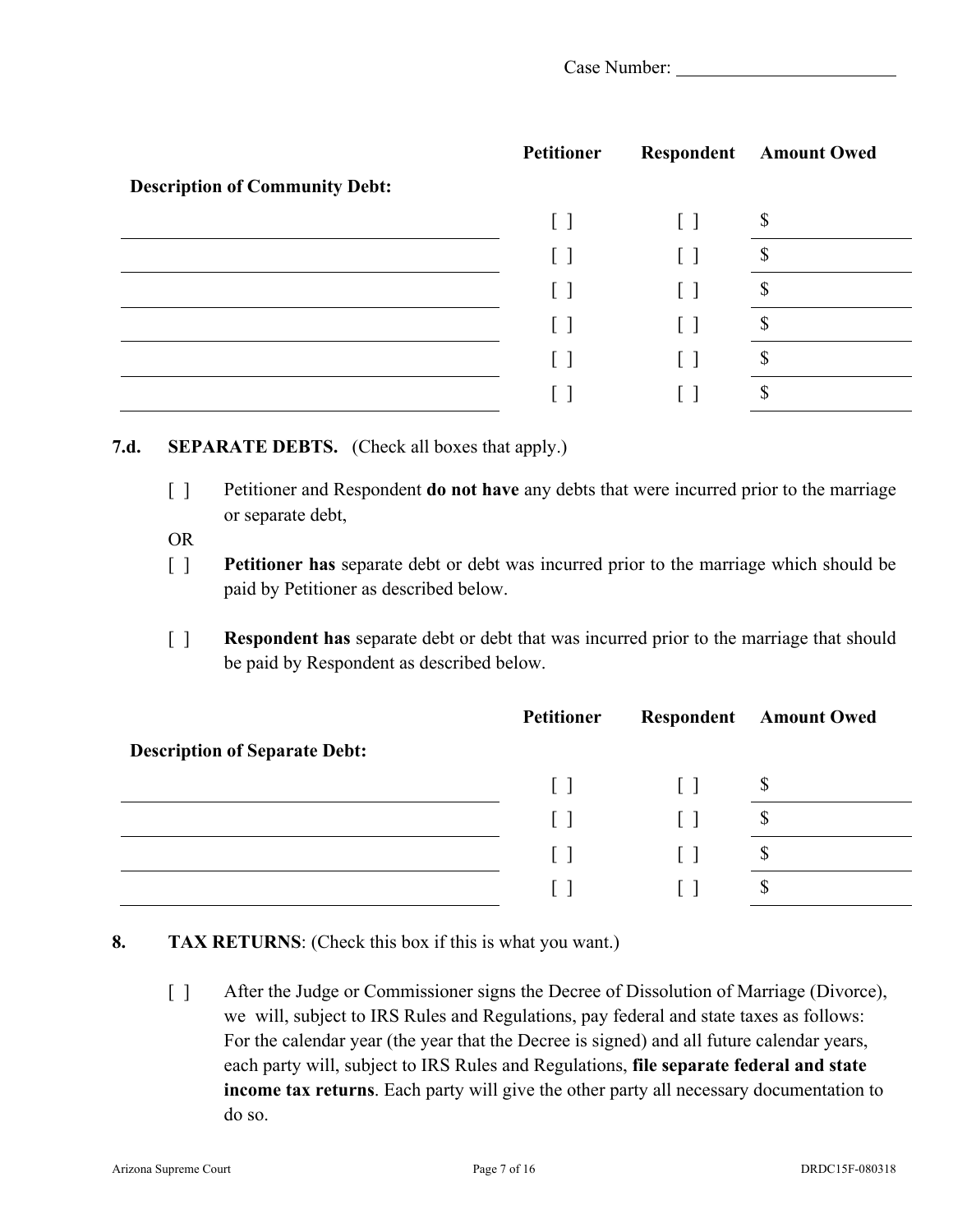- [ ] For **previous years** (the years we were married, not including the year the Decree was signed), (Check one box.)
	- [ ] The parties will **file joint federal and state income tax returns**. For previous calendar years, both parties will pay, and hold the other harmless from, 1/2 of all additional income taxes if any and other costs and each will share equally in any refunds.
	- OR
	- [ ] The parties will **file separate federal and state income tax returns**. For previous calendar years, each party will pay and hold the other harmless from any income taxes and/or incurred costs as a result of the filing of that party's tax return and each party will be awarded 100% of any refund received as a result of the filing of that party's tax return.

### **9. SPOUSAL MAINTENANCE/SUPPORT:** (Check the box that applies to you.)

- [ ] **Neither party** is entitled to spousal maintenance/support,
- OR
- [ ] [ ] **Petitioner** OR [ ] **Respondent** is entitled to spousal maintenance because:

Check one or more of the box(es) below that apply. At least one reason must apply to get spousal maintenance/support.

- [ ] Person **lacks sufficient property** to provide for his/her reasonable needs.
- [ ] Person is **unable to support** himself/herself through appropriate employment.
- [ ] Person is the **custodian of a child(ren)** whose age or condition is such that the person should not be required to seek employment outside the home.
- [ ] Person **lacks earning ability** in the labor market adequate to support himself/herself.
- [ ] Person **made a significant financial or other contribution** to the education, training, vocational skills, career, or earning ability of the other spouse.
- [ ] Person had a **marriage of long duration** and is now of an age that precludes the possibility of gaining employment adequate to be self-sufficient.
- [ ] Person has **significantly reduced their income or career opportunities** for the benefit of the other spouse.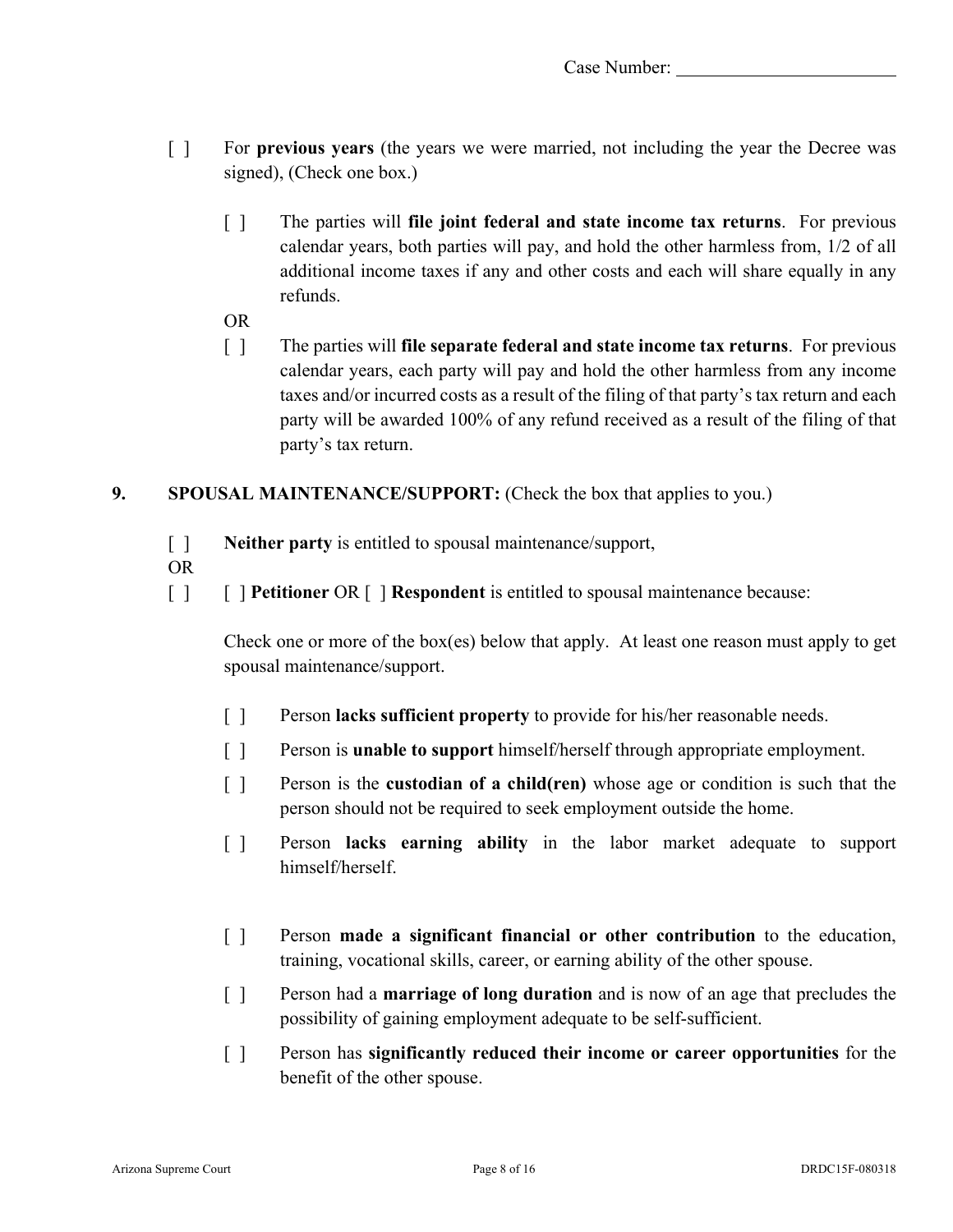#### **10. WRITTEN AGREEMENT:**

[ ] Petitioner and Respondent have a written agreement signed by both parties about the maintenance of a spouse, division of property/debt, where the children will live, authority for legal decision-making concerning the children (custody), parenting time, and child support, AND I have attached a copy of the written agreement.

#### **OTHER STATEMENTS TO THE COURT**

## **11. THE PARENT INFORMATION/EDUCATION PROGRAM is required for persons seeking legal decision-making (custody) or parenting time.** (Check one box.)

I [ ] **have** OR [ ] **have not** already completed the Parenting Information/Education Program.

- **12. DOMESTIC VIOLENCE.** (If you intend to ask for joint legal decision-making (joint custody), check one box.)
	- [ ] Domestic Violence **has not occurred** in this relationship.
	- [ ] There **has been** domestic violence in this relationship and no legal decision-making (custody) should be awarded to the party who committed the violence.
	- [ ] Domestic Violence **has occurred, but** it was committed by both parties or it is otherwise still in the best interests of the minor child(ren) to grant joint or sole legal decision-making (joint or sole custody) to a parent who has committed domestic violence *because:* (Explain.)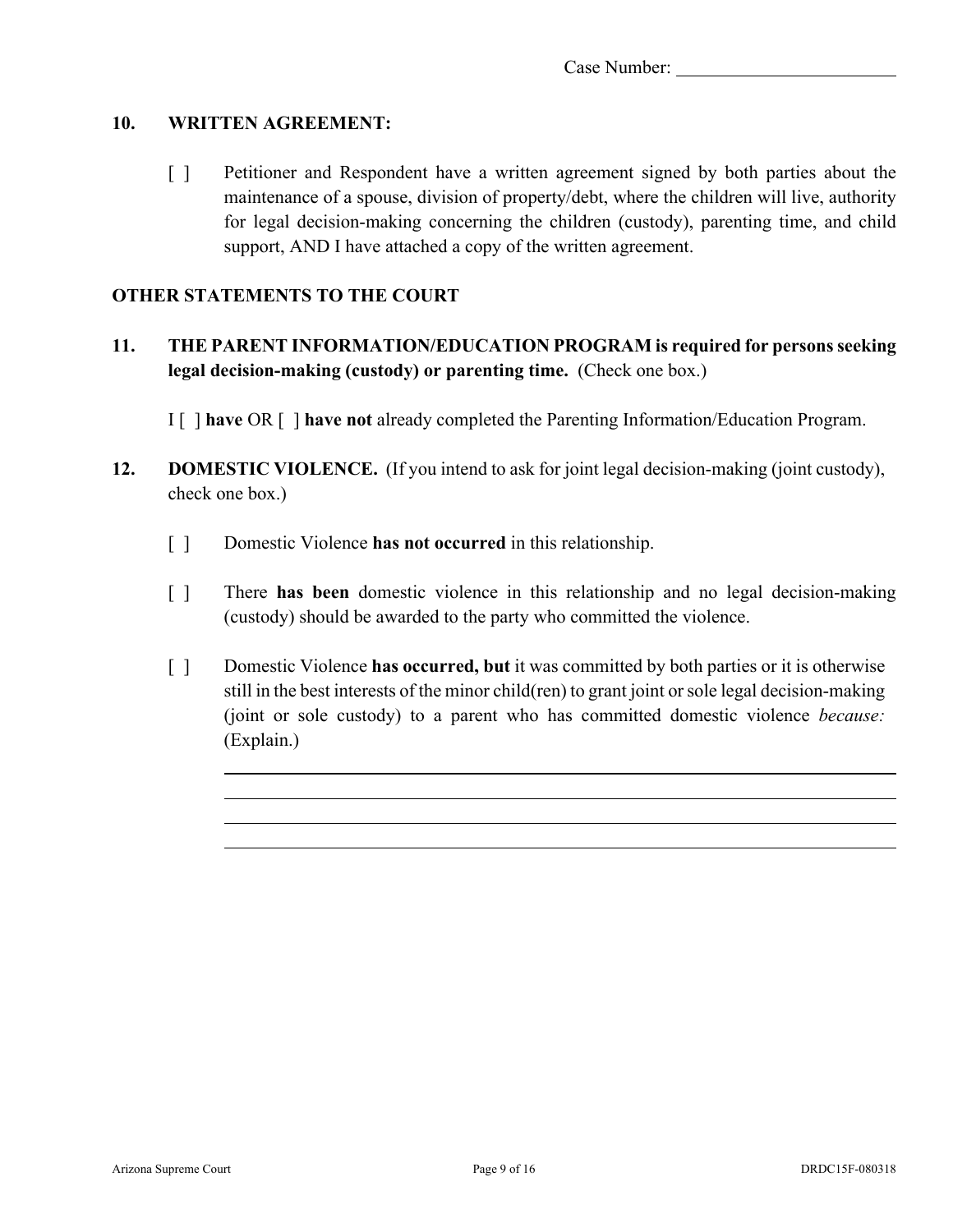- **13. DRUG / ALCOHOL CONVICTION WITHIN LAST TWELVE MONTHS.** (If you intend to ask for joint legal decision-making (joint custody), check one box.)
	- [ ] **Neither party** has been convicted for a drug offense or driving under the influence of drugs or alcohol in the last twelve (12) months,
	- OR
	- [ ] **One or both parties** have been convicted for a drug offense or driving under the influence of drugs or alcohol in the last twelve (12) months.
		- [ **] Petitioner** was convicted. [ **] Respondent** was convicted.

The legal decision-making (custody) and parenting time arrangement I am requesting appropriately protects the minor child(ren).

Explain how this arrangement appropriately protects the minor child(ren).

### **14. CHILD SUPPORT.**

- [ ] **There is an Order** for Child Support, dated from (name of court) <u>second</u>
- [ ] To my knowledge **there is no child support order** for the minor child(ren) and the Court [ ] should OR [ ] should not order child support in this case along with legal decisionmaking (custody), and parenting time.
	- [ ] [ ] Petitioner OR [ ] Respondent made **voluntary / direct support payments** that need to be taken into account, if past support is requested.
	- [ ] [ ] Petitioner OR [ ] Respondent owes **past support** for the period between:
		- [ ] **the date this petition was filed**, and the date current child support is ordered,
		- OR
		- [ ] **the date the parties started living apart**, but not more than three years before the date this petition was filed, and the date current child support is ordered.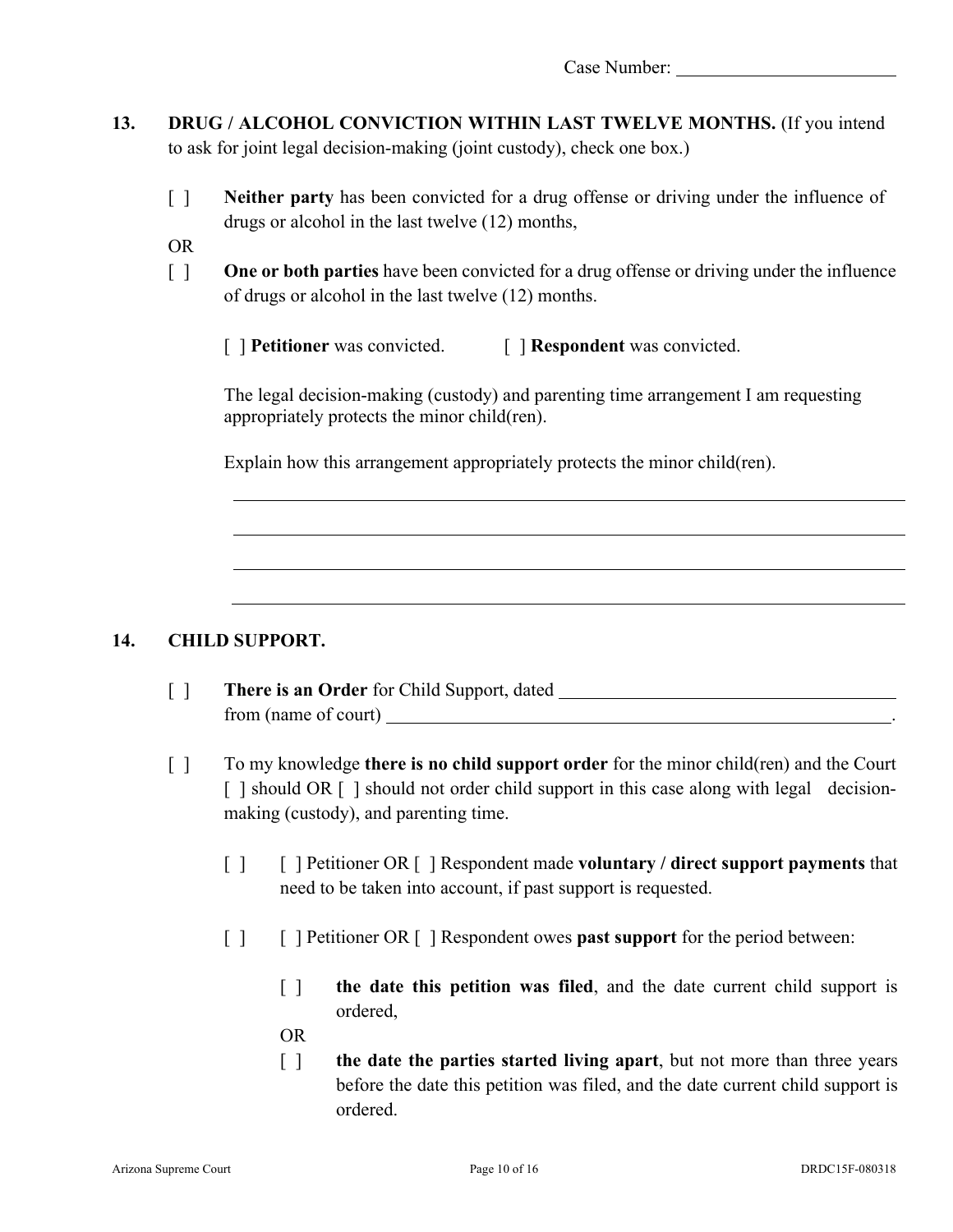#### **15. OTHER EXPENSES.**

 [ ] The parties should be ordered to divide between them any uninsured medical, dental, or health expenses, reasonably incurred for the minor child(ren), in proportion to their respective incomes*.*

#### **REQUESTS TO THE COURT:**

#### **A. DISSOLUTION (DIVORCE):**

- [ ] **Dissolve our marriage and return each party to the status of a single person.**
- **B. RESTORE NAME:** (Optional) I took the name of my spouse at the time of marriage and I want to restore my last name to the name I used before this marriage or to my maiden name.

My complete **married name** is:

I want my **legal name restored** to: (List complete maiden or legal name before this marriage).

**WARNING:** If you are not the person who is requesting to have your former name restored, the court must have a written request from the party who wants his/her name restored, to change the name.

## **C. PATERNITY and MINOR CHILD(REN)'S NAMES:** (Check one box, if this is what you want.)

Declare [ ] **Petitioner** [ ] **Respondent** to be a parent of the following named minor child(ren) born before the marriage and (optional) change the legal name of those minor child(ren) to the name listed on the right, below:

| <b>Current Legal Name</b> | (Optional) Change the name of the child to: |
|---------------------------|---------------------------------------------|
|                           |                                             |
|                           |                                             |
|                           |                                             |
|                           |                                             |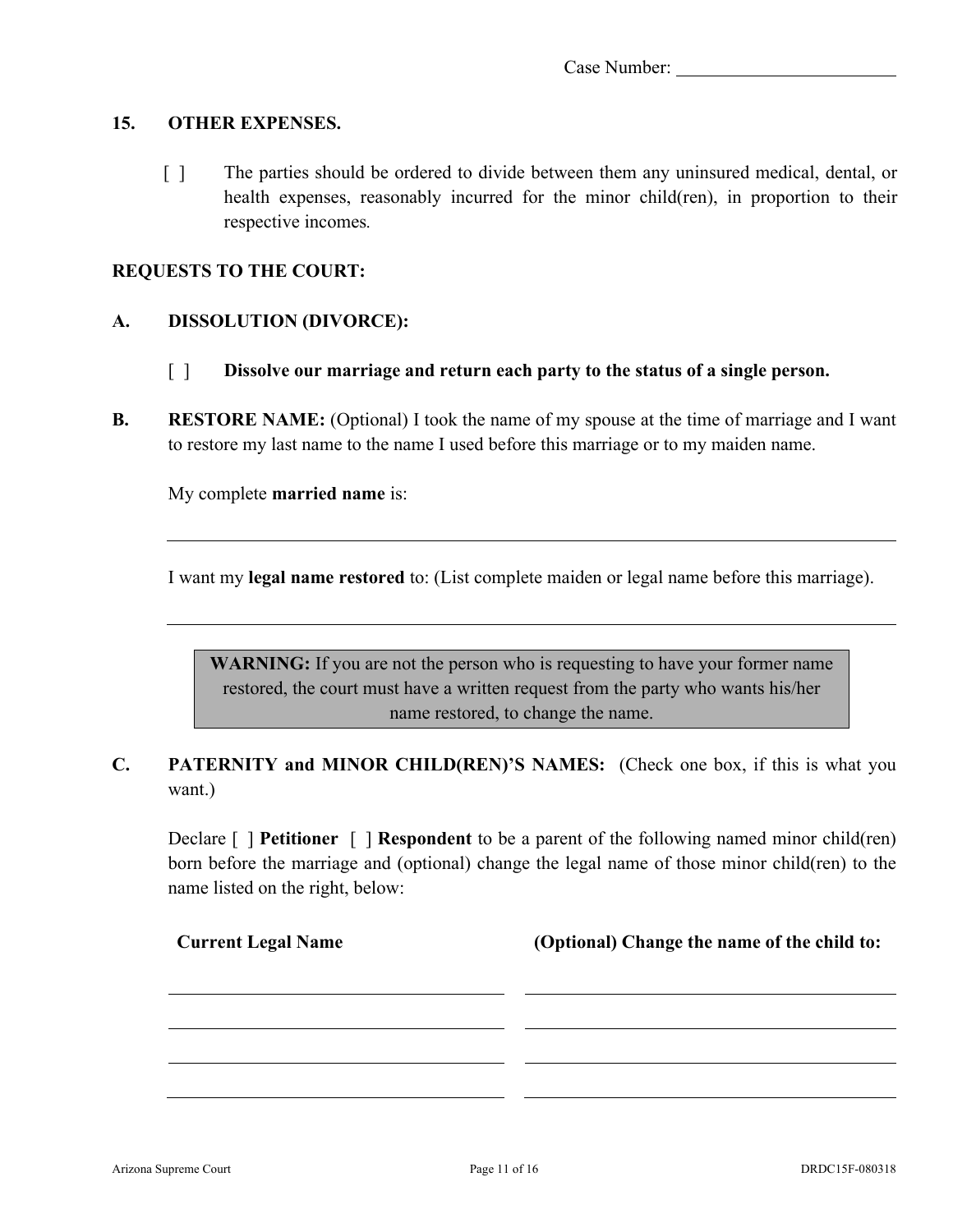## **D. PRIMARY RESIDENCE, PARENTING TIME, AND AUTHORITY FOR LEGAL DECISION-MAKING (CUSTODY):**

- **1. PRIMARY RESIDENCE:** Declare which residence is designated as "Primary Residence" for each minor child as follows:
	- [ ] **Neither party's home** is designated as the primary residence for the minor child(ren).
	- [ ] Declare **Petitioner's residence** as the primary residence for the following named children:
	- [ ] Declare **Respondent's residence** as the primary residence for the following named children:
- **2. PARENTING TIME:** Award parenting time as follows:
	- [ ] **Reasonable** parenting time as described in the attached Parenting Plan, OR
	- [ ] **Supervised** parenting time between the children and [ ] Petitioner or [ ] Respondent,
	- OR
	- [ ] **No** parenting time rights to [ ] Petitioner or [ ] Respondent.

Supervised or no parenting time is in the **best interests** of the child(ren) because:

[ ] Explanation continues on attached pages made part of this document by reference.

- **a. Name** this person to supervise:
- b. **Restrict** parenting time as follows:
- c. Order **cost** of supervised parenting time (if applicable) to be paid by:
	- [ ] **Petitioner** [ ] **Respondent** [ ] **Shared equally** by the parties.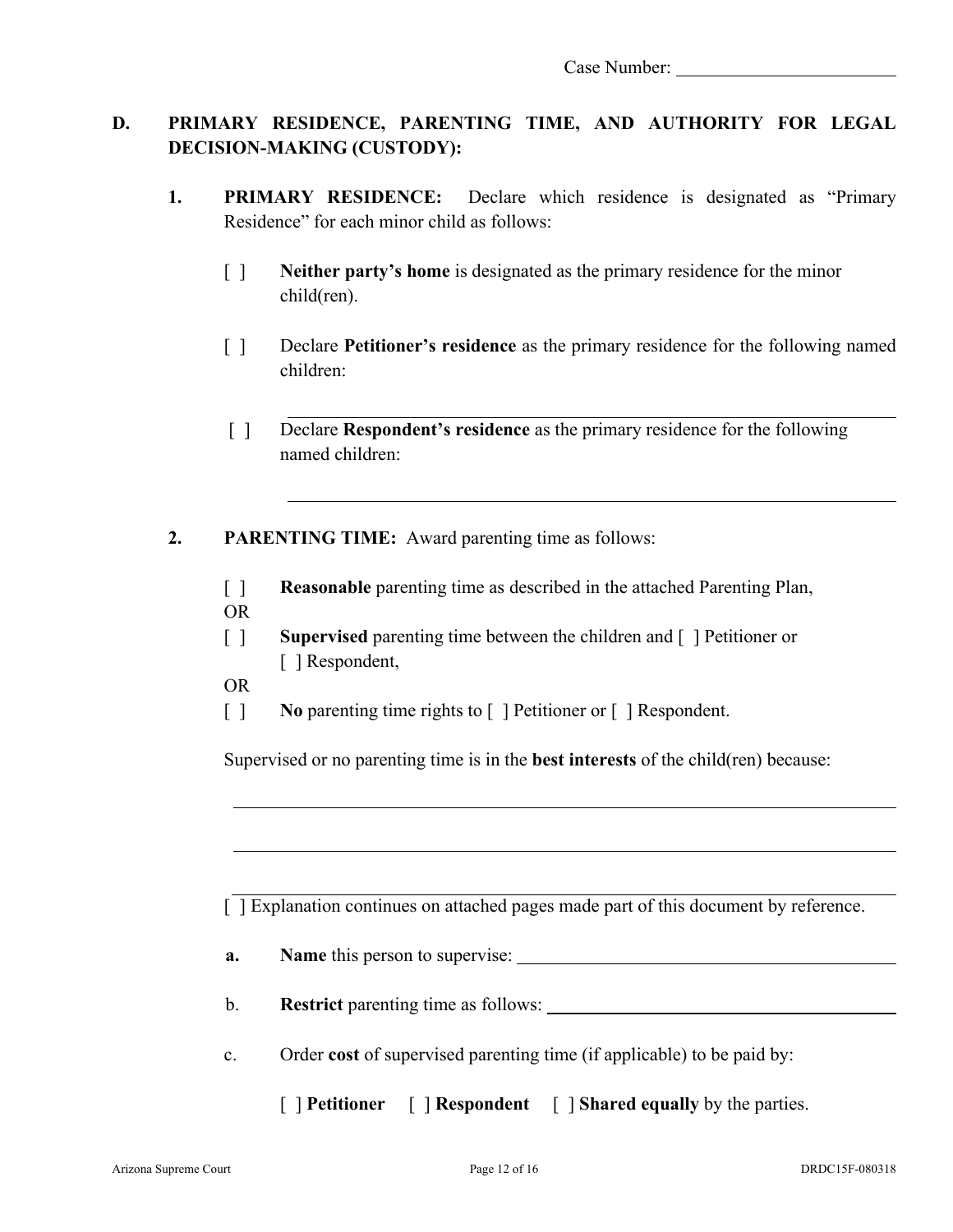- **3. AUTHORITY FOR LEGAL DECISION-MAKING (CUSTODY):** Award legal authority to make decisions (custody) concerning the child(ren) as follows:
	- [ ] AWARD **SOLE AUTHORITY FOR LEGAL DECISION-MAKING** to:
		- [ ] **Petitioner** [ ] **Respondent**
	- OR
	- [ ] AWARD **JOINT LEGAL DECISION-MAKING AUTHORITY** to BOTH PARENTS. Petitioner and Respondent will act as joint legal decision-makers concerning the minor child(ren). (For the court to order "joint" legal decisionmaking, there must have been no "significant" domestic violence according to Arizona law, A.R.S. § 25-403.03)

## **E. CHILD SUPPORT:**

- [ ] Order that **child support** be paid by: [ ] **Petitioner** OR [ ] **Respondent** in a reasonable amount as determined by the court under the *"Arizona Child Support Guidelines."* Support payments will begin on the first day of the first month after the Judge or Commissioner signs the Decree with all payments, plus the statutory handling fee, to be paid through the Support Payment Clearinghouse, PO Box 52107, Phoenix, Arizona 85072-7107 by income withholding order.
- [ ] Order that **past child support** be paid by [ ] Petitioner OR [ ] Respondent in an amount determined by using a retroactive application of the Arizona Child Support Guidelines taking into account any amount of temporary or voluntary / direct support that has been paid. Support to be paid as defined above.
- [ ] The Child Support Order **to be attached** to the Decree of Dissolution of Marriage.

# **F. MEDICAL, DENTAL, VISION INSURANCE AND HEALTH CARE EXPENSES FOR MINOR CHILDREN:**

- [ ] **Petitioner** is responsible for providing  $\lceil \cdot \rceil$  medical  $\lceil \cdot \rceil$  dental  $\lceil \cdot \rceil$  vision care insurance.
- [ ] **Respondent** is responsible for providing [ ] medical [ ] dental [ ] vision care insurance.

The parties should pay for all reasonable unreimbursed medical, dental, vision care and healthrelated expenses incurred for the minor child(ren) in proportion to their respective incomes.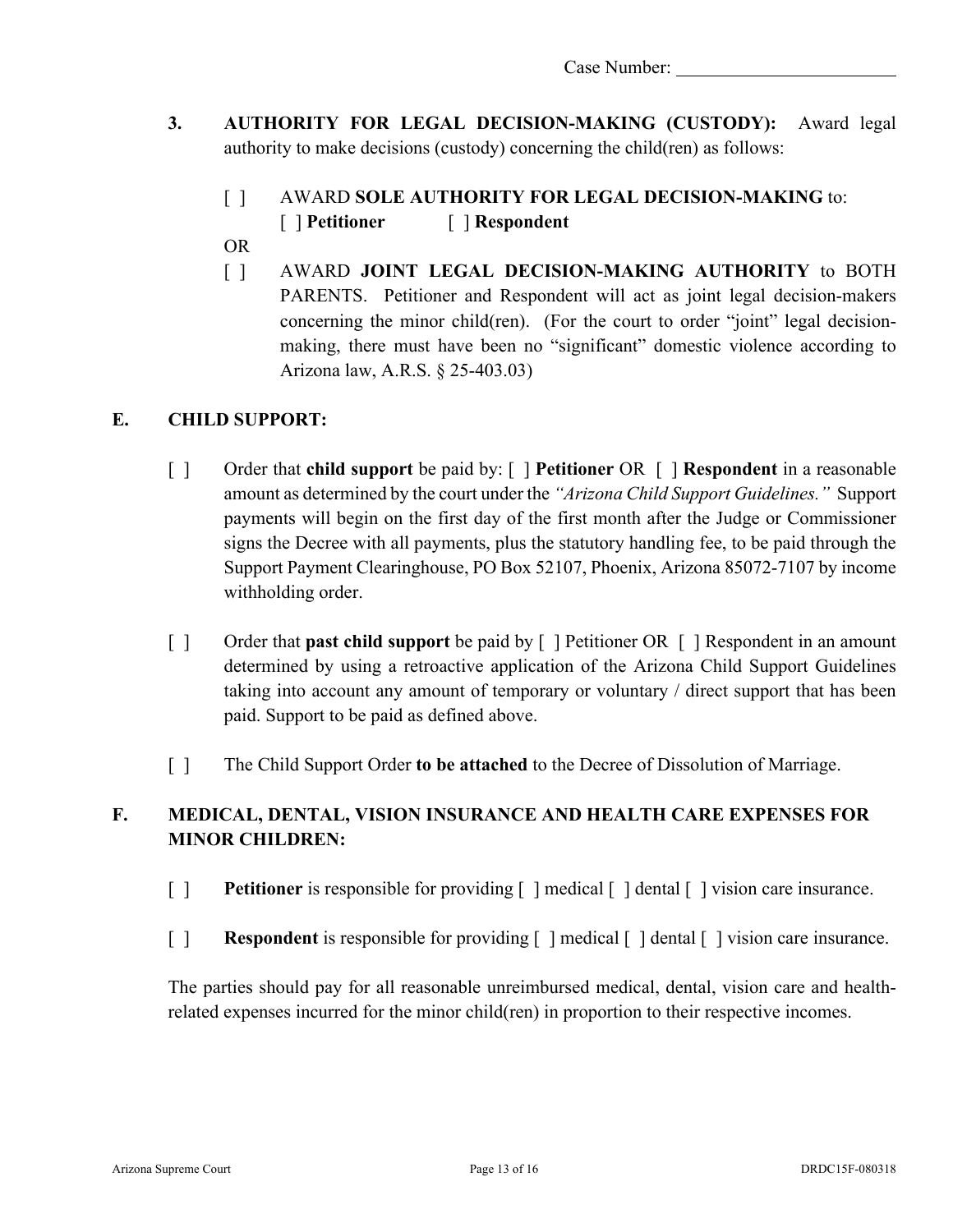### **G. TAX EXEMPTION:**

- [ ] **Allocate tax exemptions** for the minor child(ren) as determined by the court under the Arizona Child Support Guidelines and in a manner that allows each party to claim allowable federal dependency exemptions proportionate to adjusted gross income in a reasonable pattern that can be repeated.
- [ ] The parties will, subject to IRS Rules and Regulations, claim the children as income tax dependency exemptions on federal and state income tax returns **as follows**:

| Parent entitled to claim |            |                      | <b>Tax Year</b> |       |
|--------------------------|------------|----------------------|-----------------|-------|
| <b>Petitioner</b>        | Respondent | <b>Name of child</b> | <b>Current</b>  | Later |
| $\mathbf{1}$             |            |                      |                 |       |
| $\mathbf{I}$             |            |                      |                 |       |
| $\mathbf{L}$             |            |                      |                 |       |
|                          |            |                      |                 |       |

[ ] Pattern shall repeat for subsequent years.

**NOTE:** Under the Affordable Care Act, the party who claims the child as a dependent on a federal tax return has the obligation to ensure that the child is covered by medical insurance and may be penalized by the IRS for failing to do so.

### **H. SPOUSAL MAINTENANCE/SUPPORT:**

- [ ] **Do not order** spousal maintenance.
- [ ] **Order** spousal support to be paid by [ ] **Petitioner** OR [ ] **Respondent** in the amount of \$ the Judicial Officer signs the Decree and continuing until the person receiving spousal maintenance remarries or either party is deceased, or for a period of months. These payments, and a fee for handling, will be paid through the Support Payment Clearinghouse, PO Box 52107, Phoenix, Arizona 85072-7107 by income withholding order.

### **I. COMMUNITY PROPERTY:**

[ ] Make a **fair division** of all community property as requested in this Petition.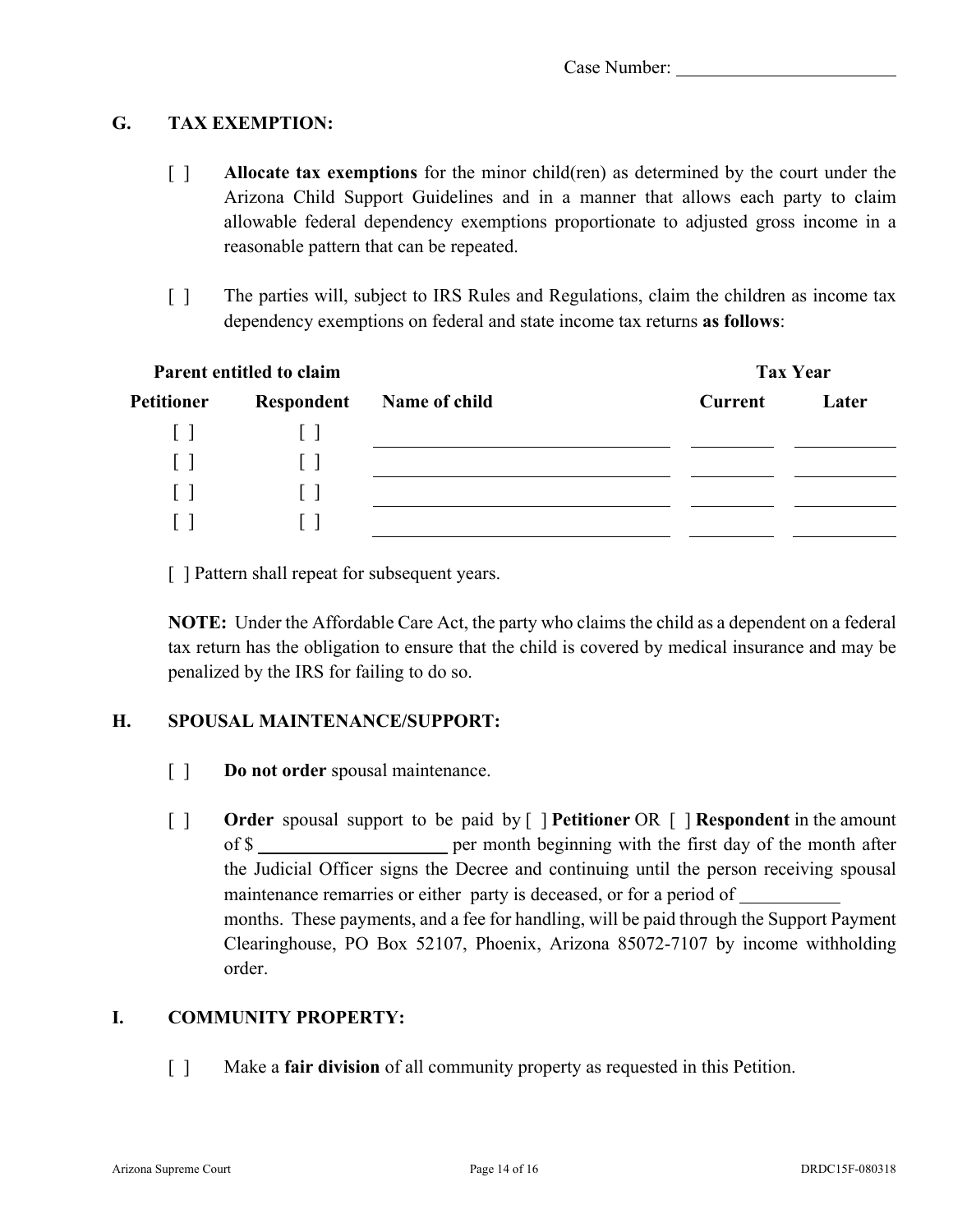### **J. COMMUNITY DEBTS:**

- [ ] **Order** each party to pay community debts as requested in the Petition, and to pay any other community debts unknown to the other party. Order each party to pay and hold the other party harmless from debts incurred by Petitioner or Respondent:
	- [ ] **since the parties' separation** on (date),
	- OR
	- [ ] the date the **Respondent was served** with the Petition for Dissolution.

### **K. SEPARATE PROPERTY:**

- [ ] Award Petitioner's separate property to Petitioner.
- [ ] Award Respondent's separate property to Respondent.
- **L. SEPARATE DEBT:** Order each party to pay separate debt and hold the other party harmless from debts incurred during the marriage.

# **M. OTHER ORDERS I AM REQUESTING: (Explain request here**.)